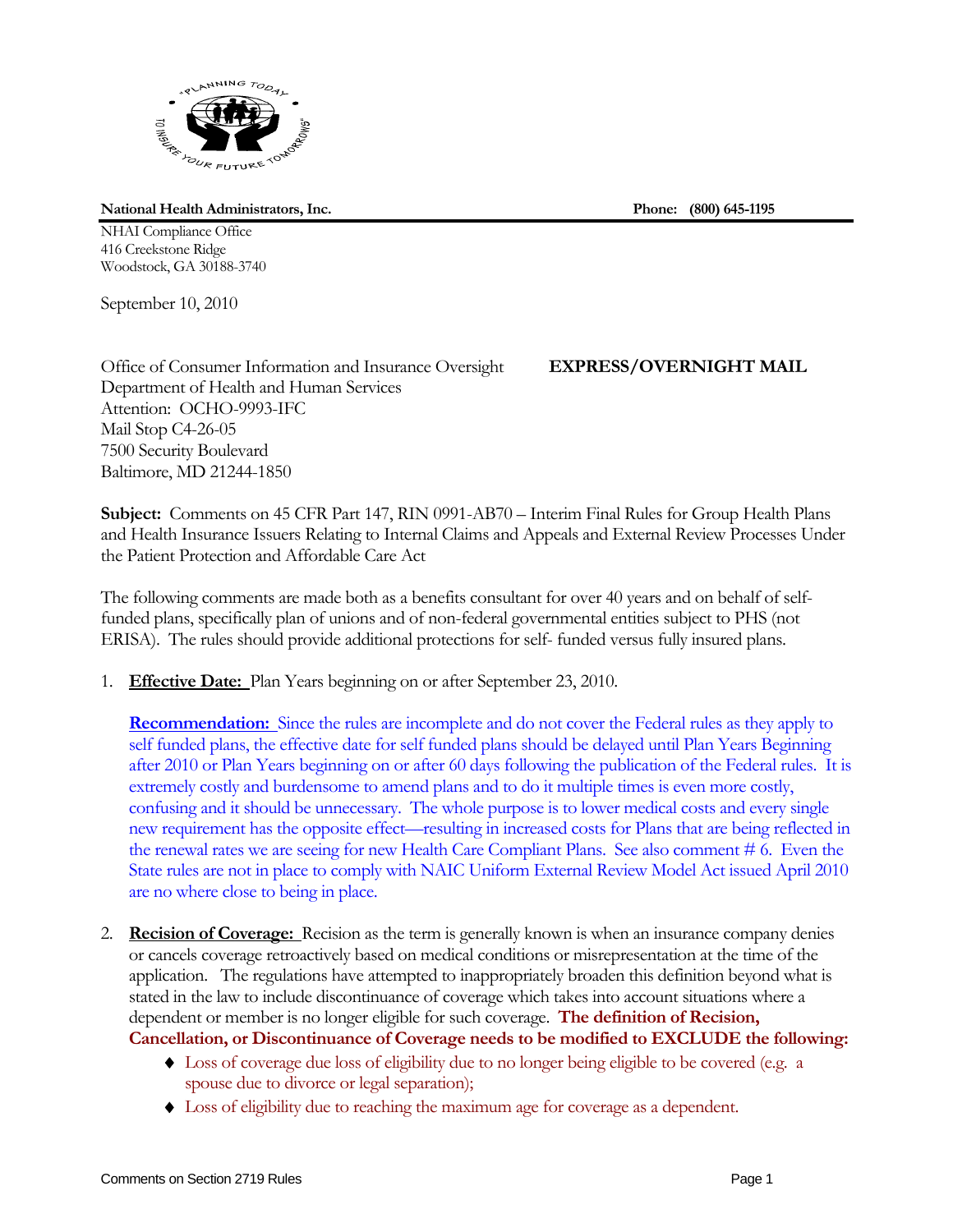Loss of eligibility to be covered as a disabled dependent due to loss of dependent status or other criteria for being covered as a disabled dependent, such as becoming covered under another plan, including Medicare.

Each of the above events has been and continues to be covered under and subject to COBRA rules. Under COBRA, the employer has 30 days to notify the administrator of a COBA event and members are REQUIRED to notify the Plan of certain changes in family status that may affect a member's eligibility for coverage, e.g. divorce, attainment of maximum age, loss of dependent status, acquisition of other coverage; and legal separation. **This is totally separate from situations where an insurance company is retrospectively rescinding coverage due to a pre-existing condition or failure to disclose certain medical information in the insurance application, etc.** 

The Patient Protection and Affordable Care Act did not amend COBRA rules and COBRA rules should continue to govern the loss of coverage as there is an indisputable right on the part of the member to continue their coverage under COBRA when an individual(s) are no longer eligible due to loss of *"eligibility status".* 

**Recommendation:** These rules should stipulate that "failure of a member to timely inform the plan of a required COBRA event is presumed to be misrepresentation" and thus should not create additional liability for the Plan to provide coverage beyond the date of the event. **There must continue to be member responsibility and accountability for notifying the plan of any COBRA event or any event that changes the coverage status of a covered dependent.** For example, acquisition of other coverage, loss of employment, retirement, etc. may change the determination of which plan is primary and which plan is secondary. **It is common practice to make such changes effective as of the date of the event and the scope of this law should not cause coverage to be continued beyond any date when a plan is not legally required to provide coverage.**

**If a Plan is required to provide extended coverage, than the Plan should also have the right to automatically charge the member the appropriate COBRA premium for any period of coverage after the Date of the Event and to recover such COBRA premiums directly or indirectly from any claims under the Plan.** In no event should Plans have to pay extra for employee/member oversight—intentional or not!

3. **Benefit Determination:** The requirement that a plan or insurer notify a claimant of a benefit determination (whether adverse or not) with respect to a **claim** involving urgent care must be made no later than 24 hours after **receipt of the claim** is totally unreasonable. Large volumes of claims are received daily and they are not identified separately by the nature of the claim. It is totally unreasonable for any plan or insurer to be expected to process such claims within 24 hours of receipt in that claims are normally processed in the order they are received. Further there is no need for such a requirement. What is appropriate is to require that any "*request for precertification"* or *"approval of a specific procedure or service*" that would be considered *"urgent care"* request be responded to within 24 hours *(excluding weekends and holidays).* The terminology in the regulations needs to be specific in this instance to distinguish between a *"claim"* versus a *"request".* A claim is filed "after the fact"; and further, the final claim and how it is submitted will determine how the benefits will be paid since most precertification only provides approval of a particular service on the basis of medical necessity and does not involve approval of specific procedures codes and charges. Precertification is not a guarantee of payment or benefits as these are two distinct functions. For example, an individual could get a procedure approved and then due to a change in status be an ineligible member or employee at the time of the service, or the Plan's coverage could change from being the primary plan to the secondary plan due to a change in other coverage. To determine claim payment, the provider would have to submit an actual "estimated" claim which included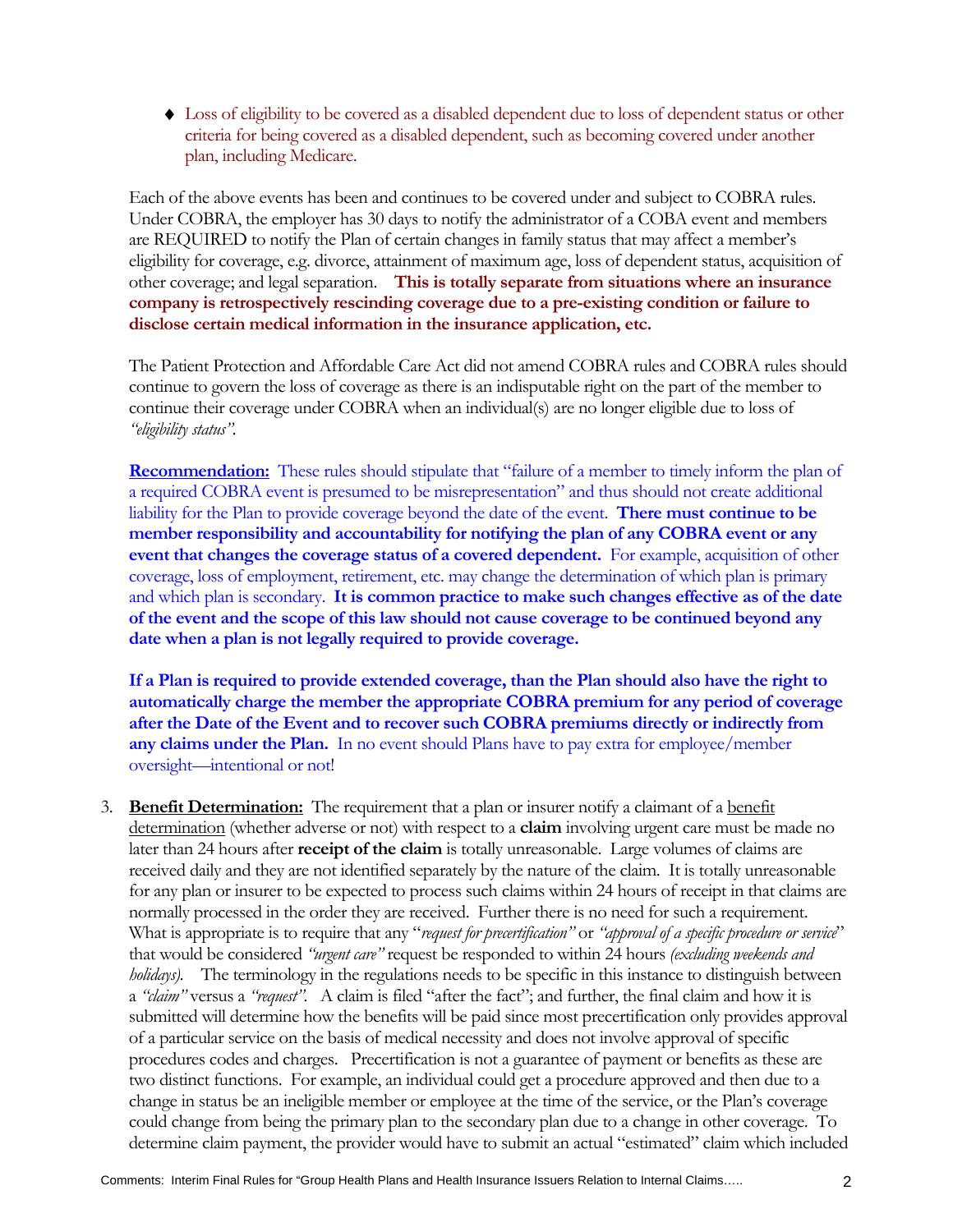procedure codes, charges, etc. with appropriate provider information to determine whether or not the claim would be paid as in or out of network.

**Recommendation:** The rules need to clarify that weekends and holidays are excluded because it goes beyond the authority of this law to require a plan or insurer to provider Precertification and/or claims support 24/7, which would indirectly be the result of such a rule and which would create a tremendous increase in COST, especially for self-funded plans. In any event this rule should at a minimum exclude weekends and holidays for self-funded plans, and specifically, PHS Plans, as they generally would not have the 24/7 staff that many insurers are capable of supporting.

**Non-English Requirements:** We object in the strongest terms possible of ANY requirement to provide notices to members in a non-English language. This is the United States of America and the language of this country is ENGLISH. No Plan should be burdened with any requirement to provide any statements, services, etc. in a non-English language. This is unduly burdensome and serves only to increase medical costs--even for larger companies as there are easily hundreds of different languages spoken in the world and no entity should be expected to support various languages. While the law left the details to be defined in the regulations, a **threshold of the lesser of 500 or 10% of all the participants speaking the same non-English language for plans with over 100 lives is unreasonable and is cost prohibitive for most self-funded plans.**

**Since this country was founded, immigrants have adapted by learning the English language. That standard should be encouraged not discouraged by burdensome government regulations.**  It is difficult enough for plans to attempt to put complex government legalese into readable, easily understood language in English, much less to duplicate such efforts for various non-English languages spoken by employees. It should be up to the individual to secure appropriate assistance from family members, local interpreters, or other agencies if assistance is needed in interpreting their group health plans, benefits, claims, etc. **It is the responsibility of individuals living in this country to learn to speak and read English.** Internationally, other countries are not attempting to accommodate and placate citizens who have not learned to speak the language native to that country.

**Recommendation**: Self-funded plans, especially non-ERISA or PHS Plans, should be exempted from any non-English SPD requirements. **Employers or insurers should not be responsible for supporting non-English languages in any plan where fewer than 25% of all the participants speak the same language. The 25% rule based on the language spoken by the Participants should be appropriate for all plan sizes as 10% if far too small of a percentage. These types of requirements increase the cost of compliance many times over when we need to be finding ways to DECREASE medical costs not INCREASE costs with additional BURDENSOME, COMPLICATED AND UNNECESSARY NEW RULES AND REGULATIONS.** 

4. **Requirement Six:** To require that a plan not reduce or terminate an ongoing course of treatment without providing advance notice and an opportunity for external review PREVENTS a plan from employing and utilizing any medical necessity since this can be circumvented by appealing a decision. **These rules as written encourage abuse by providers and claimants by permitting them to delay the appeal request since there are no time requirements on the providers other than the 4 month period to appeal such a denial.** What is to prevent a provider from continuing treatment and then requesting a review towards the end of the 4-month period? **These rules diminish the standard medical necessity requirements which are essential in controlling plan costs. Again, these rules add additional cost and potential liability for plans.**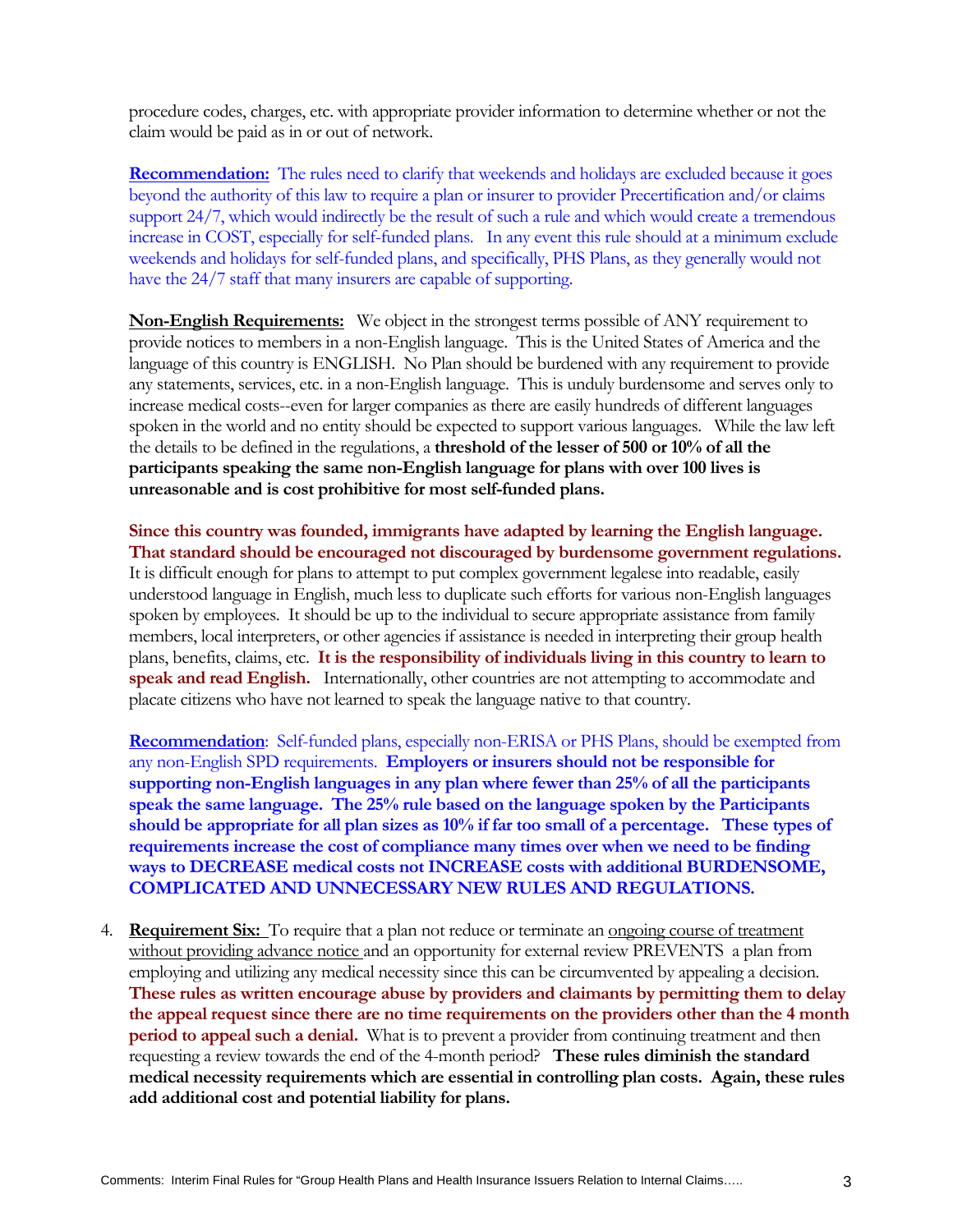**Also, what if the request for appeal is bogged down at the state or federal level?** It is totally inappropriate to penalize the plan and require continued treatment because of such delays unless there is a guaranteed response from the state and federal bureaucracies (currently non existent) of 24 hour turnaround in terms of assigning and forwarding the appeal to an IRO. Then what about the IRO response time? The IRO findings could be delayed due to having too few approved IRO's and too many claims, leaving the plan with additional benefits and treatment that it should not have to pay if the treatment is not medically necessary or appropriate based on Plan rules.

**Plans should have the option of requesting a Peer Review/External Review to substantiate their position when there is a question of medical necessity or appropriateness of care.** In the case where a plan has obtained such an opinion from an approved IRO, benefits would not be covered beyond that determination date, or perhaps within no more than 24 or 48 hours of that date to permit appropriate time to discharge the patient after the provider is informed that the continuing care no longer qualifies for benefits.

**R**e**commendation: First,** such a rule should also include timely appeal requirements, e.g. that the appeal must be made within 24 hours following a denial **if the denial is in conjunction with ongoing treatment in order for treatment to be covered during the appeal period and all additional information must be provided within that time frame or within 48 hours maximum. Otherwise benefits would not be covered during the appeal period UNLESS the finding is that the continued treatment is medically necessary or appropriate based on review by IRO findings.**  The final rules should also stipulate that treatment commenced after an initial denial will not be covered unless the initial denial is reversed based on a review by an IRO.

**Secondly,** there should be an exception to this rule whereby continued coverage during the appeal process is not covered during the appeal process when medical necessity or appropriateness of treatment denial was the subject of an independent external review by an IRO, initiated by either the Claimant or the Plan either as part of or in additional to the internal appeal rules.

**Third,** if upon appeal, the prior decision is reversed, and then coverage and benefits for such treatment will be adjusted and covered per the Plan. There should also be a provision whereby if the second review by an IRO contradicts the first, opinion, that there shall automatically be a third opinion requested from a different IRO in order to reach a final decision unless the Plan determines that it will abide by the previous decision in favor of the Claimant.

5. **Interim Final Rule:** We totally disagree and object to the Secretaries position that "proposed" regulations are not appropriate due to the "urgency" to implement Health Care Reform. Rather this RUSH to implement final regulations prior to giving the public an opportunity to comment is an overt attempt to circumvent the traditional practice of allowing public review and comments in advance of issuing any binding regulations. It is further most inappropriate to implement these new rules when there is no established State or Federal Review program in place. You are putting the cart before the horse and causing unnecessary duplication of efforts in that plans must attempt to comply with these rules and then will be forced to amend the rules as further guidance is issued. This is most costly and unfair to plans, especially self-funded plans.

**Recommendation:** These regulations should be withdrawn and not implemented until they can be modified to incorporate public concerns and when appropriate mechanisms are in place at the state and federal level. It is unfair and unreasonable for the HHS Department to circumvent long established practice of issuing "proposed regulations" and them reissuing them in interim or final form AFTER the public comments have been reviewed and considered. The very fact that these regulations are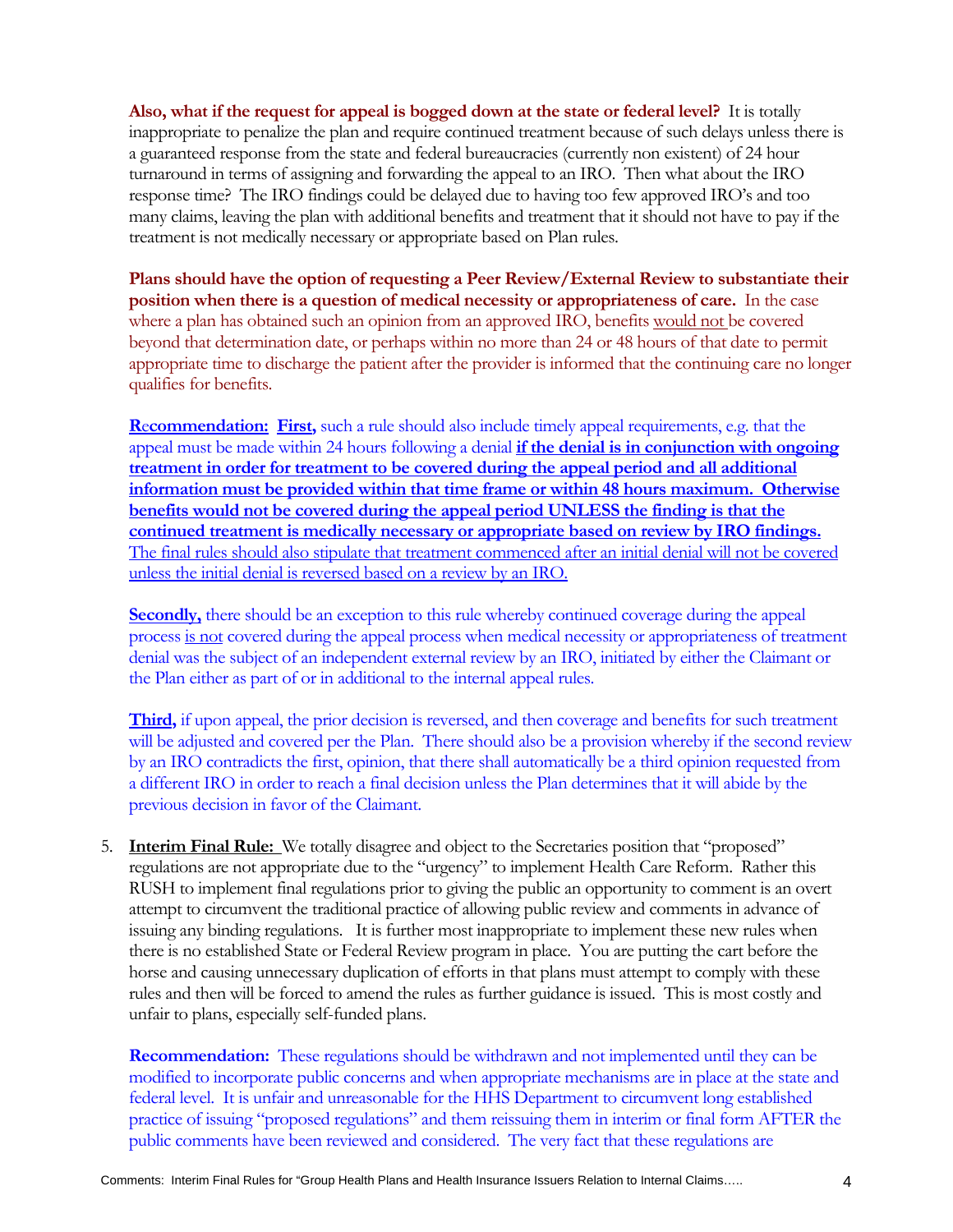incomplete and additional regulations are to be forthcoming illustrates only a partial effort with respect to compliance with the new laws. This approach INCREASES COSTS AND IS UNDULY BURDENSOME TO PLANS to be forced to comply within such a short amount of time.

At a minimum, these rules should not be effective until Plan Years beginning AFTER 2010, especially for self-funded plans since they are subject to Federal rules and such rules were not issued in these regulations. The effective date for self-funded, especially non-ERISA Plans should be deferred until Federal rules are issued.

We further disagree with the Secretaries findings that it is impracticable and contrary to the public interest to delay putting the provisions in these interim final regulations in place until full public notice and comment process is completed. We believe that the Secretaries are usurping their authority and placing employers at risk inasmuch as employers are not even being given a sufficient time to review and understand these rules before they are to be effective. Never in the past, even when ERISA was passed, was there such a rush to mandate compliance without going through the proposed regulation process. These rules are unduly complex and there are additional burdens being placed on plans that go beyond the intent of the law and the scope of the Secretaries' authority. Further, this approach will be totally confusing to employees, employers and plans alike during the transition period with no state or federal rules in place. State rules will vary by state and such rules once adopted must be approved by HHS before those rules would apply? This whole approach is totally backward.

6. **External Review for Self Funded Plans:** While this was not covered under these rules, it is important that the appropriate considerations be given to the External Review Process. **There is absolutely no reason why the initial request for an external review cannot be submitted directly to the Plan. So long as the plan complies with using an authorized External IRO from the approved list maintained by the DOL it totally unnecessary to create yet another layer of bureaucracy to go through. Following the Uniform Health Carrier External Review Model Act and creating a similar nightmare at the Federal level for self funded plans would be totally wrong for self funded plans and would add unnecessary expense and bureaucracy.** 

Plans and Insurers are perfectly capable and willing to manage an equitable External Review Process independently and the SAFE HARBOR should be to permit a claimant or their representative to file an official appeal with the State of the Federal Agency only if the plan fails to follow the External Review procedures. The External Appeals should be approached more like COBRA and assess a daily penalty if a plan fails to follow through on Claimants rights to an External Appeal. At a minimum, the initial External Appeal should be handled at the Plan level.

**Quite frankly, our self funded plans voluntarily utilize and often initiate an external or peer review on troublesome medical necessity or appropriateness of care issues to be sure we have made the correct call.** When needed we get a Second opinion from an IRO and would get a third if the second opinion differs from the first. This provides fairness to all parties and is relatively quick and would be far less complex and costly than some cumbersome new Federal bureaucracy. **The focus now is on having a sufficient number of IRO's approved coupled with a requirement that External Claims would have to be rotated among a minimum of 3 IRO's to insure there is no conflict of interest of established relationship that would bias the IRO in any decision.** 

**In short, we need LESS REGULATION, LESS BUREAUCRACY AND FEWER REPORTS—not more. We need to do things that will REDUCE medical costs, not increase them, as these rules would do.**